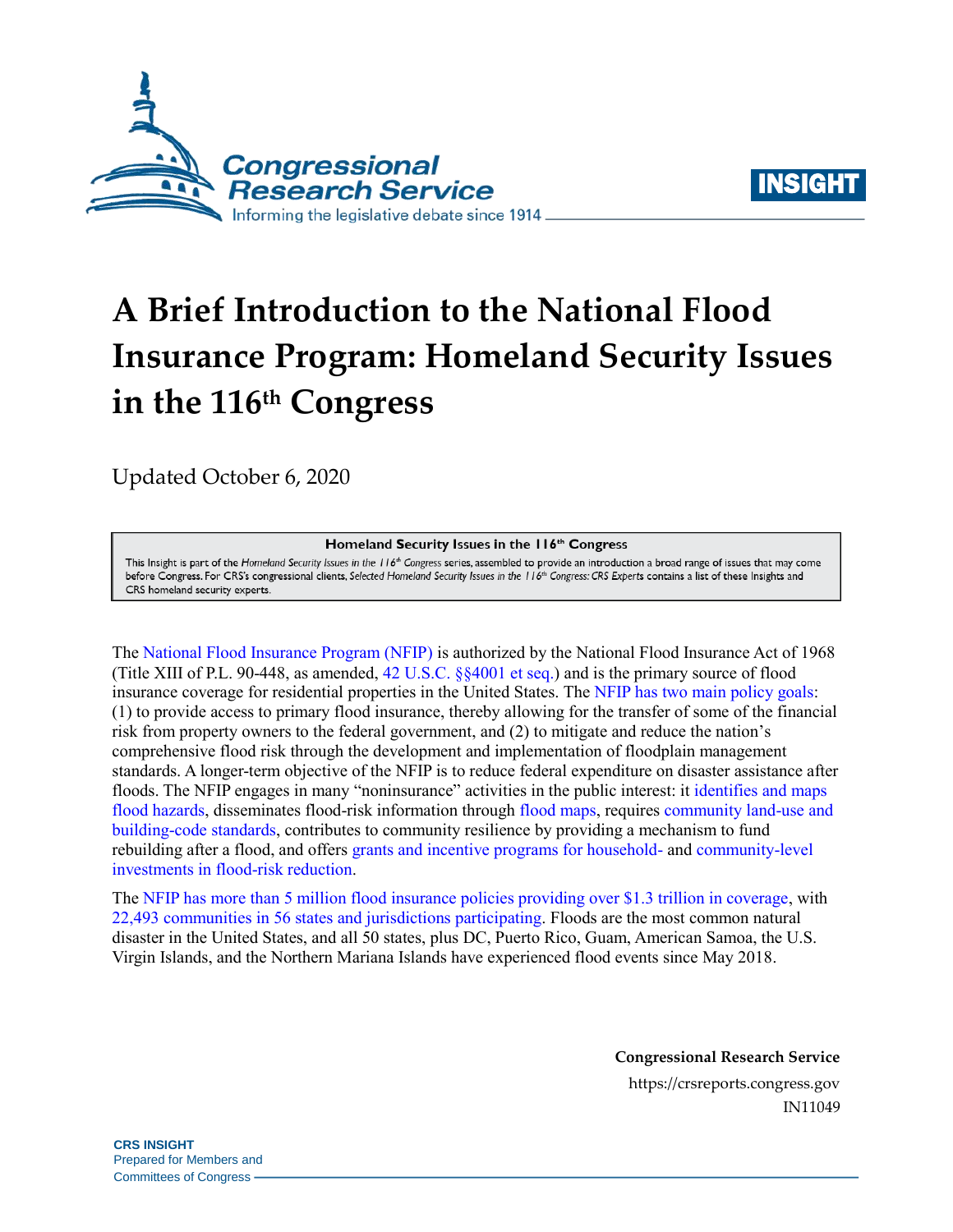### **Structure of the NFIP**

The NFIP is managed by the [Federal Emergency Management Agency](https://www.fema.gov/) (FEMA) through its subcomponent, the [Federal Insurance and Mitigation Administration.](https://www.fema.gov/about/offices/insurance-mitigation) Communities are not legally required to participate in the program; they participate voluntarily to obtain access to NFIP flood insurance. Communities choosing to participate in the NFIP are [required](https://www.fema.gov/floodplain-management/manage-risk/local) to adopt land-use and control measures with effective enforcement provisions and to regulate development in the floodplain. FEMA has set forth in [federal regulations](https://www.ecfr.gov/cgi-bin/text-idx?rgn=div5&node=44:1.0.1.2.27) the minimum standards required for participation in the NFIP; however, these standards have the force of law only if they are adopted and enforced by a state or local government. Legal enforcement of floodplain management standards is the responsibility of participating NFIP communities, which also can elect to adopt higher standards to mitigate flood risk. The NFIP approaches the goal of reducing comprehensive flood risk primarily by requiring participating communities to collaborate with FEMA to develop and adopt flood maps called [Flood Insurance Rate Maps](https://www.fema.gov/glossary/flood-insurance-rate-map-firm) (FIRMs). Property owners in the mapped [Special Flood Hazard Area](https://www.fema.gov/glossary/special-flood-hazard-area-sfha) (SFHA), defined as an area with a 1% annual chance of flooding, are required to purchase flood insurance as a condition of receiving a federally backed mortgage. This [mandatory purchase requirement](https://www.fema.gov/media-library/assets/audio/166198) is enforced by the lender rather than FEMA. Property owners who do not obtain flood insurance when required may find that they are [not eligible for certain](https://crsreports.congress.gov/product/pdf/R/R44808)  [types of disaster assistance after a flood.](https://crsreports.congress.gov/product/pdf/R/R44808)

## **Financial Standing of the NFIP**

The NFIP is funded from (1) premiums, fees, and surcharges paid by NFIP policyholders; (2) [annual](https://crsreports.congress.gov/product/pdf/R/R44593)  [appropriations](https://crsreports.congress.gov/product/pdf/R/R44593) for flood-hazard mapping and risk analysis; (3) [borrowing from the Treasury](https://crsreports.congress.gov/product/pdf/IN/IN10784) when the balance of the [National Flood Insurance Fund](https://www.gpo.gov/fdsys/granule/USCODE-2010-title42/USCODE-2010-title42-chap50-subchapI-sec4017) is insufficient to pay the NFIP's obligations (e.g., insurance claims); and (4) reinsurance proceeds if NFIP losses are sufficiently large. The NFIP was not designed to retain funding to cover claims for truly extreme events; instead, [the statute](http://uscode.house.gov/view.xhtml?req=(title:42%20section:4016%20edition:prelim)%20OR%20(granuleid:USC-prelim-title42-section4016)&f=treesort&edition=prelim&num=0&jumpTo=true) allows the program to borrow money from the Treasury for such events. For most of the NFIP's history, the program was able to borrow relatively small amounts from the Treasury to pay claims and then repay the loans with interest. However, this changed when Congress [increased the borrowing limit](https://www.congress.gov/109/plaws/publ208/PLAW-109publ208.pdf) to \$20.775 billion to pay claims in the aftermath of the [2005 hurricane season](https://www.ncdc.noaa.gov/sotc/tropical-cyclones/200513) (particularly Hurricanes Katrina, Rita, and Wilma). Congress [increased the borrowing limit again](https://www.congress.gov/113/plaws/publ1/PLAW-113publ1.pdf) in 2013, after Hurricane Sandy, to the current limit of \$30.425 billion.

The [2017 hurricane season](https://www.noaa.gov/media-release/extremely-active-2017-atlantic-hurricane-season-finally-ends) was the second-largest claims year in the NFIP's history, with approximately \$10.15 billion paid to date in response to Hurricanes [Harvey,](https://www.nhc.noaa.gov/data/tcr/AL092017_Harvey.pdf) [Irma,](https://www.nhc.noaa.gov/data/tcr/AL112017_Irma.pdf) and [Maria.](https://www.nhc.noaa.gov/data/tcr/AL152017_Maria.pdf) At the beginning of the 2017 hurricane season, the NFIP owed \$24.6 billion. On September 22, 2017, the NFIP borrowed the remaining \$5.825 billion from the Treasury to cover claims from Hurricane Harvey, reaching the NFIP's borrowing limit. On October 26, 2017, Congress canceled \$16 billion of NFIP debt in order to pay claims for Hurricanes Harvey, Irma, and Maria. FEMA borrowed another \$6.1 billion on November 9, 2017, bringing the debt back up to [\\$20.525 billion.](https://www.fema.gov/flood-insurance/work-with-nfip/watermark-financial-statementshttps:/www.fema.gov/media-library-data/1545397661560-304b80840df679ceecbb1cf8c20a8f96/fima-watermark-2018-q4-508compliant2.pdf) As of October 2020, the NFIP has [\\$9.9 billion of remaining](https://www.fema.gov/flood-insurance/work-with-nfip/watermark-financial-statementshttps:/www.fema.gov/media-library-data/1545397661560-304b80840df679ceecbb1cf8c20a8f96/fima-watermark-2018-q4-508compliant2.pdf)  [borrowing authority.](https://www.fema.gov/flood-insurance/work-with-nfip/watermark-financial-statementshttps:/www.fema.gov/media-library-data/1545397661560-304b80840df679ceecbb1cf8c20a8f96/fima-watermark-2018-q4-508compliant2.pdf) The NFIP transfers a portion of its risk to the private sector through the purchase of [reinsurance](https://content.naic.org/cipr_topics/topic_reinsurance.htm) and the issuance of [catastrophe bonds.](https://crsreports.congress.gov/product/pdf/IN/IN10965)

The NFIP's debt is conceptually owed by current and future participants in the NFIP, as the insurance program itself owes the debt to the Treasury and pays for accruing interest on that debt through the premium revenues of policyholders. Since 2005, the NFIP has paid \$2.82 billion in principal repayments and [\\$4.8 billion in interest](https://www.fema.gov/flood-insurance/work-with-nfip/watermark-financial-statementshttps:/www.fema.gov/media-library-data/1545397661560-304b80840df679ceecbb1cf8c20a8f96/fima-watermark-2018-q4-508compliant2.pdf) to service the debt through the premiums collected on insurance policies. The program pai[d \\$415.34 million in interest in FY2019.](https://www.fema.gov/sites/default/files/2020-09/fema_watermark_report_06-2020.pdf) The October 2017 cancellation of \$16 billion of NFIP debt represents the first time NFIP debt has been cancelled.